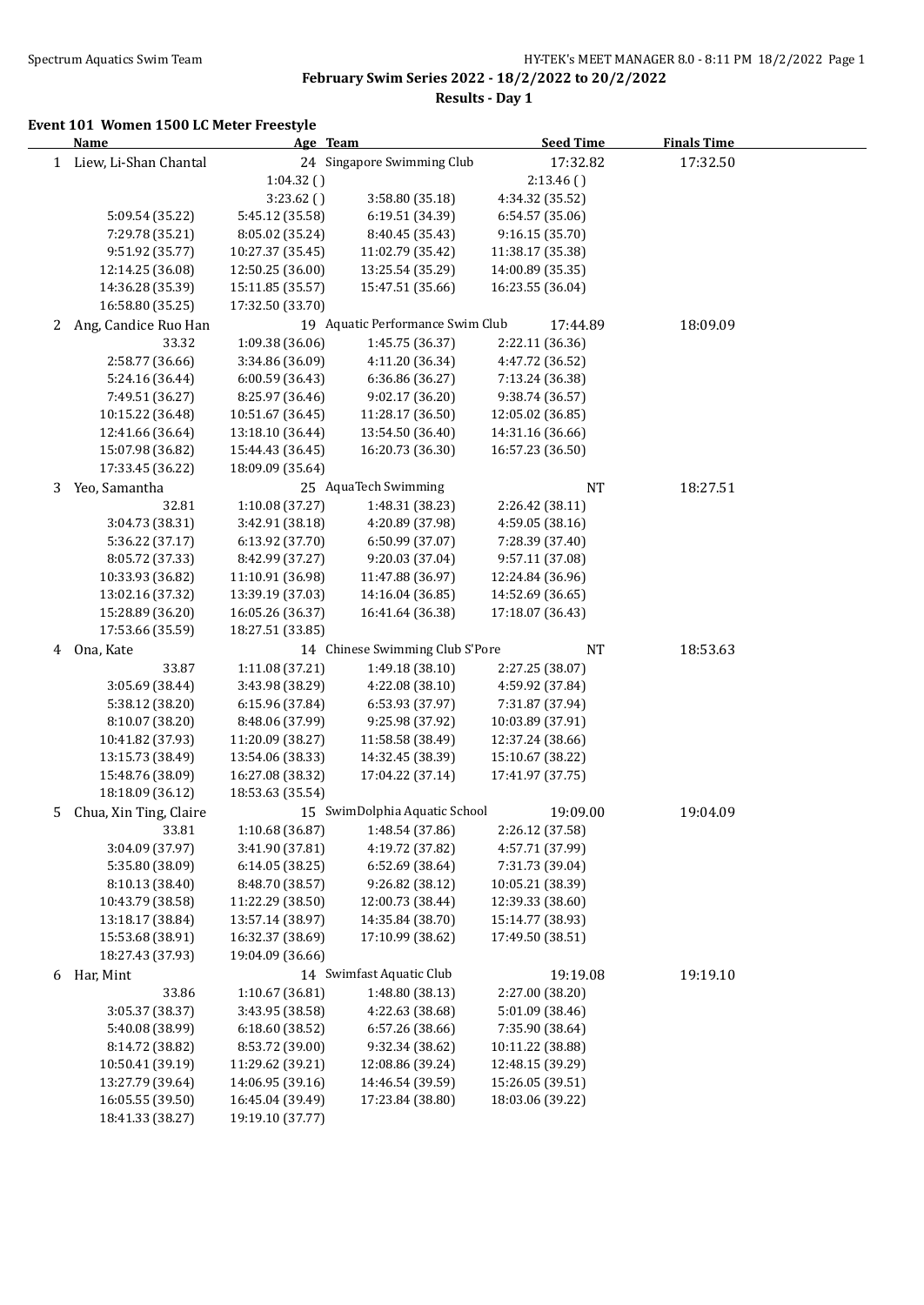**Results - Day 1**

|    | <b>Name</b>           | Age Team         |                                  | <b>Seed Time</b> | <b>Finals Time</b> |  |
|----|-----------------------|------------------|----------------------------------|------------------|--------------------|--|
|    | 7 Lee, Xuan Ying      |                  | 14 Ace Swim Club                 | 20:23.18         | 19:48.72           |  |
|    | 34.75                 | 1:11.75 (37.00)  | 1:49.96 (38.21)                  | 2:29.58 (39.62)  |                    |  |
|    | 3:07.58 (38.00)       | 3:47.29 (39.71)  | 4:26.62 (39.33)                  | 5:06.93 (40.31)  |                    |  |
|    | 5:47.17 (40.24)       | 6:26.92 (39.75)  | 7:06.76 (39.84)                  | 7:46.53 (39.77)  |                    |  |
|    | 8:25.44 (38.91)       | 9:06.02(40.58)   | 9:46.13 (40.11)                  | 10:26.91 (40.78) |                    |  |
|    | 11:06.88 (39.97)      | 11:46.77 (39.89) | 12:27.12 (40.35)                 | 13:07.97 (40.85) |                    |  |
|    | 13:47.89 (39.92)      | 14:29.01 (41.12) | 15:08.53 (39.52)                 | 15:49.71 (41.18) |                    |  |
|    | 16:29.51 (39.80)      | 17:11.08 (41.57) | 17:50.60 (39.52)                 | 18:32.61 (42.01) |                    |  |
|    | 19:11.45 (38.84)      | 19:48.72 (37.27) |                                  |                  |                    |  |
| 8  | Law, Zeyi Amanda      |                  | 14 Ace Swim Club                 | 21:19.45         | 20:03.45           |  |
|    | 36.79                 | 1:16.02 (39.23)  | 1:56.56 (40.54)                  | 2:37.21 (40.65)  |                    |  |
|    | 3:17.98 (40.77)       | 3:58.31 (40.33)  | 4:38.50 (40.19)                  | 5:18.93 (40.43)  |                    |  |
|    | 5:59.22 (40.29)       | 6:39.83 (40.61)  | 7:20.27 (40.44)                  | 8:00.69 (40.42)  |                    |  |
|    | 8:41.69 (41.00)       | 9:22.17 (40.48)  | 10:02.63 (40.46)                 | 10:43.29 (40.66) |                    |  |
|    | 11:23.85 (40.56)      | 12:03.80 (39.95) | 12:44.40 (40.60)                 | 13:25.07 (40.67) |                    |  |
|    | 14:05.41 (40.34)      | 14:45.72 (40.31) | 15:26.12 (40.40)                 | 16:06.20 (40.08) |                    |  |
|    | 16:46.19 (39.99)      | 17:26.27 (40.08) | 18:06.35 (40.08)                 | 18:46.06 (39.71) |                    |  |
|    | 19:25.05 (38.99)      | 20:03.45 (38.40) |                                  |                  |                    |  |
| 9  | Yam, Yu En            |                  | 13 Aquatic Performance Swim Club | NT               | 20:06.70           |  |
|    | 36.83                 | 1:16.62 (39.79)  | 1:56.88 (40.26)                  | 2:36.80 (39.92)  |                    |  |
|    | 3:17.37 (40.57)       | 3:57.36 (39.99)  | 4:37.76 (40.40)                  | 5:18.29 (40.53)  |                    |  |
|    | 5:58.98 (40.69)       | 6:39.49 (40.51)  | 7:20.27 (40.78)                  | 8:00.91 (40.64)  |                    |  |
|    | 8:41.21 (40.30)       | 9:21.54 (40.33)  | 10:02.19 (40.65)                 | 10:42.54 (40.35) |                    |  |
|    | 11:22.98 (40.44)      | 12:03.24 (40.26) | 12:44.02 (40.78)                 | 13:24.52 (40.50) |                    |  |
|    | 14:05.03 (40.51)      | 14:45.90 (40.87) | 15:26.50 (40.60)                 | 16:06.87 (40.37) |                    |  |
|    | 16:47.41 (40.54)      | 17:28.13 (40.72) | 18:08.46 (40.33)                 | 18:49.02 (40.56) |                    |  |
|    | 19:28.81 (39.79)      | 20:06.70 (37.89) |                                  |                  |                    |  |
| 10 | Teo, Jing Wen Heather |                  | 13 Aquatic Performance Swim Club | NT               | 20:12.45           |  |
|    | 34.36                 | 1:11.85 (37.49)  | 1:50.42 (38.57)                  | 2:29.53 (39.11)  |                    |  |
|    | 3:08.56 (39.03)       | 3:48.91 (40.35)  | 4:28.41 (39.50)                  | 5:08.40 (39.99)  |                    |  |
|    | 5:48.67 (40.27)       | 6:29.37 (40.70)  | 7:10.14 (40.77)                  | 7:51.22 (41.08)  |                    |  |
|    | 8:31.93 (40.71)       | 9:12.32 (40.39)  | 9:52.82 (40.50)                  | 10:33.95 (41.13) |                    |  |
|    | 11:14.17 (40.22)      | 11:55.06 (40.89) | 12:34.85 (39.79)                 | 13:16.47 (41.62) |                    |  |
|    | 13:58.90 (42.43)      | 14:39.71 (40.81) | 15:20.87 (41.16)                 | 16:01.79 (40.92) |                    |  |
|    | 16:44.20 (42.41)      | 17:26.13 (41.93) | 18:08.25 (42.12)                 | 18:50.20 (41.95) |                    |  |
|    | 19:32.16 (41.96)      | 20:12.45 (40.29) |                                  |                  |                    |  |
|    | 11 Sweeney, Tegan A   |                  | 15 Cis Huskies Swim Team-ZZ      | <b>NT</b>        | 20:59.96           |  |
|    | 36.13                 | 1:16.61 (40.48)  | 1:57.98 (41.37)                  | 2:40.38 (42.40)  |                    |  |
|    | 3:21.98 (41.60)       | 4:03.78 (41.80)  | 4:45.48 (41.70)                  | 5:28.11 (42.63)  |                    |  |
|    | 6:10.32 (42.21)       | 6:53.20 (42.88)  | 7:35.65 (42.45)                  | 8:17.37 (41.72)  |                    |  |
|    | 8:59.83 (42.46)       | 9:43.28 (43.45)  | 10:26.47 (43.19)                 | 11:09.47 (43.00) |                    |  |
|    | 11:51.85 (42.38)      | 12:34.77 (42.92) | 13:19.29 (44.52)                 | 14:01.67 (42.38) |                    |  |
|    | 14:45.84 (44.17)      | 15:28.42 (42.58) | 16:10.94 (42.52)                 | 16:52.91 (41.97) |                    |  |
|    | 17:34.89 (41.98)      | 18:15.92 (41.03) | 18:58.36 (42.44)                 | 19:40.48 (42.12) |                    |  |
|    | 20:21.56 (41.08)      | 20:59.96 (38.40) |                                  |                  |                    |  |
| 12 | Lee, Magdalene        |                  | 14 Swimfast Aquatic Club         | 22:12.15         | 21:43.73           |  |
|    | 36.19                 | 1:16.02 (39.83)  | 1:57.14(41.12)                   | 2:39.26 (42.12)  |                    |  |
|    | 3:20.88 (41.62)       | 4:03.13 (42.25)  | 4:46.15 (43.02)                  | 5:29.20 (43.05)  |                    |  |
|    | 6:12.52 (43.32)       | 6:57.80 (45.28)  | 7:42.39 (44.59)                  | 8:26.79 (44.40)  |                    |  |
|    | 9:11.26 (44.47)       | 9:54.19 (42.93)  | 10:39.68 (45.49)                 | 11:24.19 (44.51) |                    |  |
|    | 12:09.42 (45.23)      | 12:53.61 (44.19) | 13:38.21 (44.60)                 | 14:23.45 (45.24) |                    |  |
|    | 15:08.94 (45.49)      | 15:53.44 (44.50) | 16:38.47 (45.03)                 | 17:23.14 (44.67) |                    |  |
|    | 18:07.92 (44.78)      | 18:52.27 (44.35) | 19:36.32 (44.05)                 | 20:18.56 (42.24) |                    |  |
|    | 21:01.83 (43.27)      | 21:43.73 (41.90) |                                  |                  |                    |  |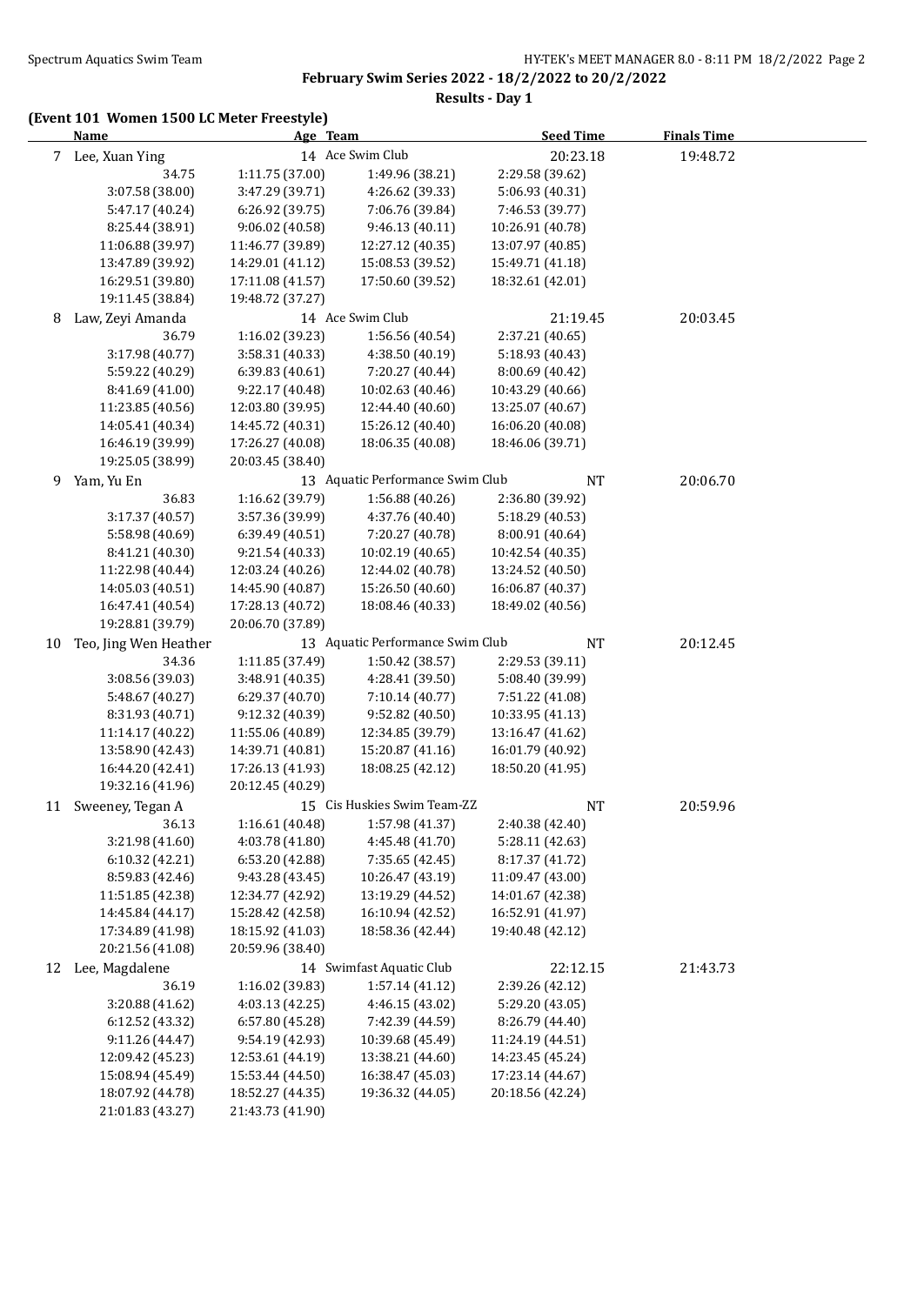i.

**February Swim Series 2022 - 18/2/2022 to 20/2/2022**

**Results - Day 1**

|              | <b>Name</b>         | Age Team         |                                  | <b>Seed Time</b> | <b>Finals Time</b> |  |
|--------------|---------------------|------------------|----------------------------------|------------------|--------------------|--|
| $\mathbf{1}$ | Oh, Rui Zhi Ritchie |                  | 20 Aquatic Performance Swim Club | 16:09.83         | 15:58.65           |  |
|              | 29.20               | 1:00.59 (31.39)  | 1:32.25 (31.66)                  | 2:04.05 (31.80)  |                    |  |
|              | 2:36.09 (32.04)     | 3:08.06 (31.97)  | 3:39.74 (31.68)                  | 4:11.83 (32.09)  |                    |  |
|              | 4:43.82 (31.99)     | 5:15.87 (32.05)  | 5:47.96 (32.09)                  | 6:20.12 (32.16)  |                    |  |
|              | 6:52.42 (32.30)     | 7:24.68 (32.26)  | 7:56.91 (32.23)                  | 8:29.43 (32.52)  |                    |  |
|              | 9:01.79 (32.36)     | 9:33.76 (31.97)  | 10:05.82 (32.06)                 | 10:38.15 (32.33) |                    |  |
|              | 11:10.40 (32.25)    | 11:42.85 (32.45) | 12:15.13 (32.28)                 | 12:47.47 (32.34) |                    |  |
|              | 13:19.95 (32.48)    | 13:52.35 (32.40) | 14:24.84 (32.49)                 | 14:56.78 (31.94) |                    |  |
|              | 15:28.27 (31.49)    | 15:58.65 (30.38) |                                  |                  |                    |  |
| 2            | Adeney, Michael     |                  | 19 Nexus Swim Team-SI            | 16:05.50         | 16:11.92           |  |
|              | 28.97               | 1:00.31 (31.34)  | 1:32.27 (31.96)                  | 2:04.10 (31.83)  |                    |  |
|              | 2:36.22 (32.12)     | 3:08.20 (31.98)  | 3:40.03 (31.83)                  | 4:12.20 (32.17)  |                    |  |
|              | 4:44.97 (32.77)     | 5:17.59 (32.62)  | 5:50.00 (32.41)                  | 6:22.39 (32.39)  |                    |  |
|              | 6:55.00 (32.61)     | 7:27.39 (32.39)  | 7:59.86 (32.47)                  | 8:32.92 (33.06)  |                    |  |
|              | 9:05.88 (32.96)     | 9:38.73 (32.85)  | 10:11.50 (32.77)                 | 10:44.29 (32.79) |                    |  |
|              | 11:17.23 (32.94)    | 11:50.34 (33.11) | 12:22.88 (32.54)                 | 12:55.76 (32.88) |                    |  |
|              | 13:28.46 (32.70)    | 14:01.14 (32.68) | 14:34.35 (33.21)                 | 15:07.54 (33.19) |                    |  |
|              | 15:40.00 (32.46)    | 16:11.92 (31.92) |                                  |                  |                    |  |
|              |                     |                  | 20 Elite Swim Swim               |                  |                    |  |
| 3            | Tan, Luke           |                  |                                  | <b>NT</b>        | 16:32.71           |  |
|              | 28.78               | 1:01.36 (32.58)  | 1:34.31 (32.95)                  | 2:07.73 (33.42)  |                    |  |
|              | 2:40.69 (32.96)     | 3:14.15 (33.46)  | 3:47.34 (33.19)                  | 4:20.79 (33.45)  |                    |  |
|              | 4:53.62 (32.83)     | 5:27.13 (33.51)  | 5:59.68 (32.55)                  | 6:33.26 (33.58)  |                    |  |
|              | 7:05.85 (32.59)     | 7:39.27 (33.42)  | 8:12.35 (33.08)                  | 8:45.89 (33.54)  |                    |  |
|              | 9:18.77 (32.88)     | 9:52.31 (33.54)  | 10:25.07 (32.76)                 | 10:58.90 (33.83) |                    |  |
|              | 11:31.86 (32.96)    | 12:05.72 (33.86) | 12:38.68 (32.96)                 | 13:12.32 (33.64) |                    |  |
|              | 13:45.39 (33.07)    | 14:19.29 (33.90) | 14:52.90 (33.61)                 | 15:26.96 (34.06) |                    |  |
|              | 16:00.30 (33.34)    | 16:32.71 (32.41) |                                  |                  |                    |  |
| 4            | Schmidt, Emil       |                  | 16 Nexus Swim Team-SI            | 17:16.70         | 16:54.20           |  |
|              | 29.51               | 1:01.53 (32.02)  | 1:35.11 (33.58)                  | 2:09.15 (34.04)  |                    |  |
|              | 2:42.84 (33.69)     | 3:16.73 (33.89)  | 3:50.93 (34.20)                  | 4:24.82 (33.89)  |                    |  |
|              | 4:58.95 (34.13)     | 5:32.96 (34.01)  | 6:07.36 (34.40)                  | 6:41.52 (34.16)  |                    |  |
|              | 7:15.61 (34.09)     | 7:49.21 (33.60)  | 8:23.13 (33.92)                  | 8:57.04 (33.91)  |                    |  |
|              | 9:30.79 (33.75)     | 10:04.79 (34.00) | 10:38.77 (33.98)                 | 11:12.54 (33.77) |                    |  |
|              | 11:46.81 (34.27)    | 12:21.11 (34.30) | 12:55.78 (34.67)                 | 13:29.79 (34.01) |                    |  |
|              | 14:04.40 (34.61)    | 14:38.54 (34.14) | 15:12.92 (34.38)                 | 15:46.89 (33.97) |                    |  |
|              | 16:21.14 (34.25)    | 16:54.20 (33.06) |                                  |                  |                    |  |
| 5.           | Horchani, Lucas     |                  | 16 AquaTech Swimming             | 18:01.95         | 17:16.73           |  |
|              | 29.53               | 1:02.61 (33.08)  | 1:36.91 (34.30)                  | 2:11.71 (34.80)  |                    |  |
|              | 2:47.42 (35.71)     | 3:22.18 (34.76)  | 3:56.51 (34.33)                  | 4:31.06 (34.55)  |                    |  |
|              | 5:06.27 (35.21)     | 5:40.69 (34.42)  | 6:15.71 (35.02)                  | 6:50.01 (34.30)  |                    |  |
|              | 7:25.86 (35.85)     | 7:59.94 (34.08)  | 8:36.01 (36.07)                  | 9:10.58 (34.57)  |                    |  |
|              | 9:45.34 (34.76)     | 10:20.06 (34.72) | 10:55.80 (35.74)                 | 11:31.28 (35.48) |                    |  |
|              | 12:05.76 (34.48)    | 12:41.54 (35.78) | 13:16.24 (34.70)                 | 13:49.85 (33.61) |                    |  |
|              | 14:25.35 (35.50)    | 14:59.99 (34.64) | 15:34.64 (34.65)                 | 16:09.22 (34.58) |                    |  |
|              | 16:43.48 (34.26)    | 17:16.73 (33.25) |                                  |                  |                    |  |
| 6            | Hew, Jeffrey        |                  | 18 Swimfast Aquatic Club         | 17:23.65         | 17:28.44           |  |
|              | 29.47               | 1:02.22 (32.75)  | 1:36.45 (34.23)                  | 2:11.02 (34.57)  |                    |  |
|              | 2:45.90 (34.88)     | 3:20.72 (34.82)  | 3:55.85 (35.13)                  | 4:30.99 (35.14)  |                    |  |
|              | 5:05.98 (34.99)     | 5:40.99 (35.01)  | 6:16.08 (35.09)                  | 6:50.95 (34.87)  |                    |  |
|              | 7:26.38 (35.43)     | 8:01.56 (35.18)  | 8:36.76 (35.20)                  | 9:11.83 (35.07)  |                    |  |
|              | 9:47.20 (35.37)     | 10:22.65 (35.45) | 10:58.13 (35.48)                 | 11:33.21 (35.08) |                    |  |
|              | 12:08.86 (35.65)    | 12:44.14 (35.28) | 13:19.97 (35.83)                 | 13:55.53 (35.56) |                    |  |
|              | 14:31.54 (36.01)    | 15:06.96 (35.42) | 15:42.52 (35.56)                 | 16:18.12 (35.60) |                    |  |
|              | 16:53.76 (35.64)    | 17:28.44 (34.68) |                                  |                  |                    |  |
|              |                     |                  |                                  |                  |                    |  |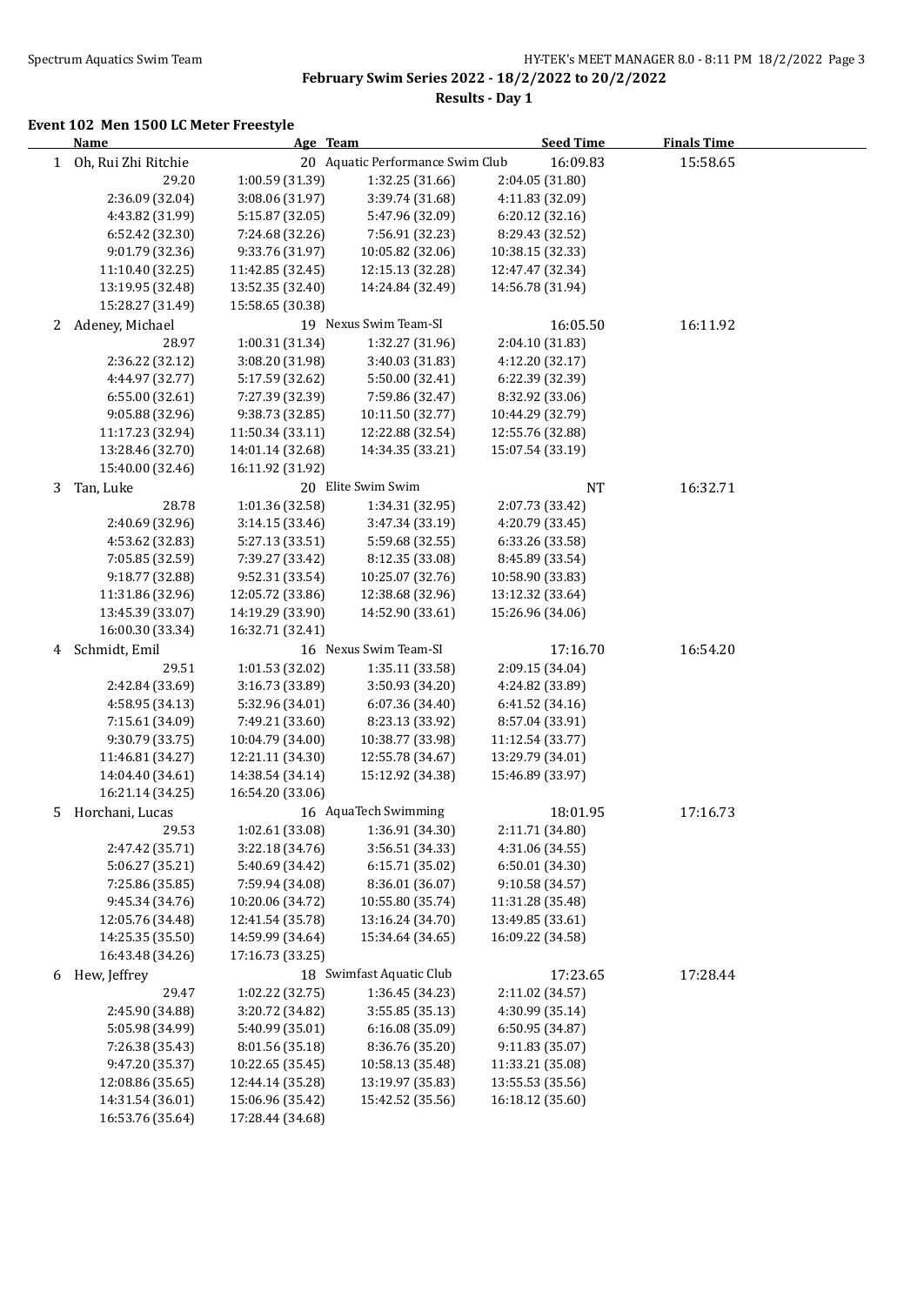**Results - Day 1**

|    | Age Team<br><b>Name</b>              |                                      | <b>Seed Time</b>                     | <b>Finals Time</b>                   |          |  |
|----|--------------------------------------|--------------------------------------|--------------------------------------|--------------------------------------|----------|--|
|    | 7 Lee, Joseph Jian Kai               |                                      | 15 Ace Swim Club                     | 17:41.44                             | 17:36.68 |  |
|    | 30.43                                | 1:04.72 (34.29)                      | 1:40.10 (35.38)                      | 2:15.31 (35.21)                      |          |  |
|    | 2:51.27 (35.96)                      | 3:26.77 (35.50)                      | 4:02.44 (35.67)                      | 4:38.28 (35.84)                      |          |  |
|    | 5:14.23 (35.95)                      | 5:49.82 (35.59)                      | 6:25.97(36.15)                       | 7:02.15 (36.18)                      |          |  |
|    | 7:38.34 (36.19)                      | 8:14.12 (35.78)                      | 8:49.77 (35.65)                      | 9:24.90 (35.13)                      |          |  |
|    | 10:00.02 (35.12)                     | 10:34.92 (34.90)                     | 11:10.40 (35.48)                     | 11:45.54 (35.14)                     |          |  |
|    | 12:20.86 (35.32)                     | 12:56.11 (35.25)                     | 13:31.80 (35.69)                     | 14:07.18 (35.38)                     |          |  |
|    | 14:42.75 (35.57)                     | 15:18.24 (35.49)                     | 15:54.36 (36.12)                     | 16:29.96 (35.60)                     |          |  |
|    | 17:05.39 (35.43)                     | 17:36.68 (31.29)                     |                                      |                                      |          |  |
| 8  | Mori, Taichi                         |                                      | 15 AquaTech Swimming                 | 18:03.70                             | 17:38.07 |  |
|    | 32.31                                | 1:06.99 (34.68)                      | 1:42.25 (35.26)                      | 2:17.73 (35.48)                      |          |  |
|    | 2:53.19 (35.46)                      | 3:28.96 (35.77)                      | 4:04.56 (35.60)                      | 4:40.17 (35.61)                      |          |  |
|    | 5:15.74 (35.57)                      | 5:51.11 (35.37)                      | 6:26.65 (35.54)                      | 7:02.54 (35.89)                      |          |  |
|    | 7:38.16 (35.62)                      | 8:14.05 (35.89)                      | 8:49.72 (35.67)                      | 9:25.49 (35.77)                      |          |  |
|    | 10:01.09 (35.60)                     | 10:36.38 (35.29)                     | 11:11.57 (35.19)                     | 11:47.05 (35.48)<br>14:08.52 (35.27) |          |  |
|    | 12:22.47 (35.42)                     | 12:58.01 (35.54)                     | 13:33.25 (35.24)                     | 16:30.15 (35.57)                     |          |  |
|    | 14:43.56 (35.04)<br>17:04.90 (34.75) | 15:19.13 (35.57)<br>17:38.07 (33.17) | 15:54.58 (35.45)                     |                                      |          |  |
| 9  | Ng, Ryan, Long Teck                  |                                      | 14 AquaTech Swimming                 | 18:17.17                             | 17:41.53 |  |
|    | 31.87                                | 1:06.99 (35.12)                      | 1:42.58 (35.59)                      | 2:18.19 (35.61)                      |          |  |
|    | 2:53.79 (35.60)                      | 3:29.63 (35.84)                      | 4:05.26 (35.63)                      | 4:41.06 (35.80)                      |          |  |
|    | 5:16.29 (35.23)                      | 5:51.59 (35.30)                      | 6:27.23 (35.64)                      | 7:03.13 (35.90)                      |          |  |
|    | 7:38.50 (35.37)                      | 8:14.50 (36.00)                      | 8:50.26 (35.76)                      | 9:26.41 (36.15)                      |          |  |
|    | 10:01.70 (35.29)                     | 10:36.97 (35.27)                     | 11:12.27 (35.30)                     | 11:48.21 (35.94)                     |          |  |
|    | 12:23.67 (35.46)                     | 12:58.91 (35.24)                     | 13:34.95 (36.04)                     | 14:10.21 (35.26)                     |          |  |
|    | 14:45.21 (35.00)                     | 15:21.71 (36.50)                     | 15:57.10 (35.39)                     | 16:32.63 (35.53)                     |          |  |
|    | 17:08.10 (35.47)                     | 17:41.53 (33.43)                     |                                      |                                      |          |  |
| 10 | Lim, Ryan Wei-Ming                   |                                      | 15 Singapore Swimming Club           | 19:31.59                             | 17:45.24 |  |
|    | 32.25                                | 1:07.85 (35.60)                      | 1:42.75 (34.90)                      | 2:17.98 (35.23)                      |          |  |
|    | 2:53.16 (35.18)                      | 3:28.56 (35.40)                      | 4:04.09 (35.53)                      | 4:39.52 (35.43)                      |          |  |
|    | 5:14.95 (35.43)                      | 5:49.98 (35.03)                      | 6:24.96 (34.98)                      | 7:00.53 (35.57)                      |          |  |
|    | 7:35.95 (35.42)                      | 8:11.64 (35.69)                      | 8:47.25 (35.61)                      | 9:23.39 (36.14)                      |          |  |
|    | 9:59.14 (35.75)                      | 10:35.04 (35.90)                     | 11:11.13 (36.09)                     | 11:47.10 (35.97)                     |          |  |
|    | 12:23.17 (36.07)                     | 12:58.81 (35.64)                     | 13:35.04 (36.23)                     | 14:10.93 (35.89)                     |          |  |
|    | 14:47.21 (36.28)                     | 15:23.56 (36.35)                     | 16:00.33 (36.77)                     | 16:35.81 (35.48)                     |          |  |
|    | 17:11.28 (35.47)                     | 17:45.24 (33.96)                     |                                      |                                      |          |  |
|    | 11 Lee, Hilo                         |                                      | 15 AquaTech Swimming                 | 18:17.90                             | 17:49.35 |  |
|    | 30.59                                |                                      | $1:05.83$ (35.24) $1:41.79$ (35.96)  | 2:18.40 (36.61)                      |          |  |
|    | 2:54.44 (36.04)                      | 3:30.26 (35.82)                      | 4:06.64 (36.38)                      | 4:42.49 (35.85)                      |          |  |
|    | 5:18.60 (36.11)                      | 5:54.78 (36.18)                      | 6:30.67 (35.89)                      | 7:06.93 (36.26)                      |          |  |
|    | 7:42.80 (35.87)                      | 8:18.36 (35.56)                      | 8:54.24 (35.88)                      | 9:29.91 (35.67)                      |          |  |
|    | 10:05.98 (36.07)                     | 10:42.22 (36.24)                     | 11:18.14 (35.92)                     | 11:54.04 (35.90)                     |          |  |
|    | 12:29.83 (35.79)                     | 13:06.00 (36.17)<br>15:28.40 (36.26) | 13:40.97 (34.97)<br>16:04.53 (36.13) | 14:16.33 (35.36)<br>16:40.21 (35.68) |          |  |
|    | 14:52.14 (35.81)<br>17:14.99 (34.78) | 17:49.35 (34.36)                     |                                      |                                      |          |  |
|    | 12 Ng, Caden Kyler                   |                                      | 14 Ace Swim Club                     | 17:28.02                             |          |  |
|    | 30.81                                | 1:05.36 (34.55)                      | 1:40.68 (35.32)                      | 2:16.09 (35.41)                      | 17:49.78 |  |
|    | 2:51.08 (34.99)                      | 3:26.72 (35.64)                      | 4:02.07 (35.35)                      | 4:37.58 (35.51)                      |          |  |
|    | 5:13.12 (35.54)                      | 5:48.59 (35.47)                      | 6:24.00 (35.41)                      | 6:59.35 (35.35)                      |          |  |
|    | 7:35.52 (36.17)                      | 8:11.05 (35.53)                      | 8:48.10 (37.05)                      | 9:23.60 (35.50)                      |          |  |
|    | 9:59.32 (35.72)                      | 10:34.80 (35.48)                     | 11:11.51 (36.71)                     | 11:47.88 (36.37)                     |          |  |
|    | 12:24.27 (36.39)                     | 12:59.86 (35.59)                     | 13:35.71 (35.85)                     | 14:11.44 (35.73)                     |          |  |
|    | 14:48.61 (37.17)                     | 15:24.35 (35.74)                     | 16:00.93 (36.58)                     | 16:37.57 (36.64)                     |          |  |
|    | 17:13.71 (36.14)                     | 17:49.78 (36.07)                     |                                      |                                      |          |  |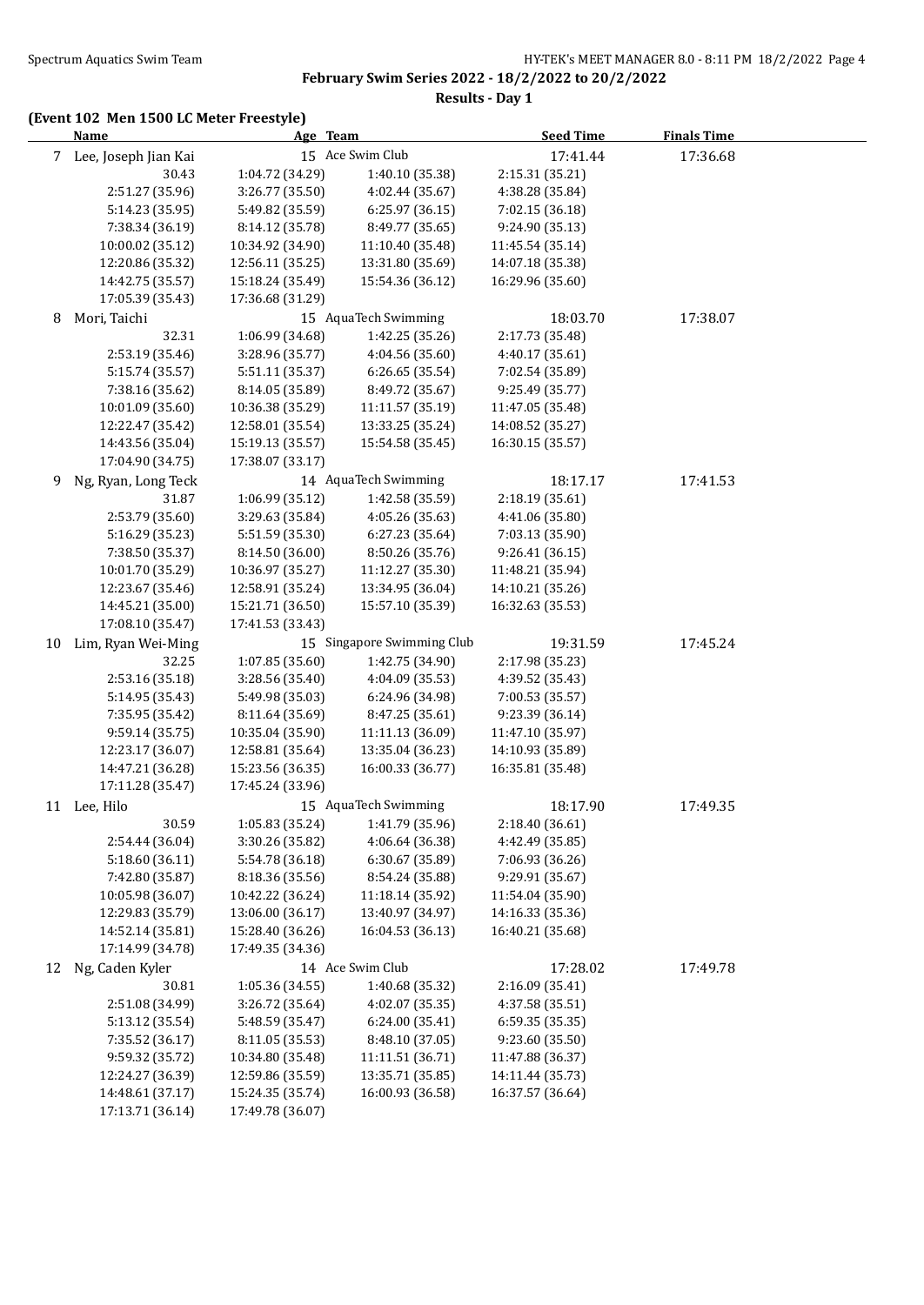# **Results - Day 1**

|    | <b>Name</b>                         | Age Team                             |                                      | <b>Seed Time</b>                     | <b>Finals Time</b> |  |
|----|-------------------------------------|--------------------------------------|--------------------------------------|--------------------------------------|--------------------|--|
| 13 | Lim, Cheng Yu                       |                                      | 15 SwimDolphia Aquatic School        | 18:10.89                             | 18:00.63           |  |
|    | 30.31                               | 1:04.95 (34.64)                      | 1:40.98 (36.03)                      | 2:17.45 (36.47)                      |                    |  |
|    | 2:53.53 (36.08)                     | 3:30.11 (36.58)                      | 4:06.37 (36.26)                      | 4:42.74 (36.37)                      |                    |  |
|    | 5:19.16 (36.42)                     | 5:55.58 (36.42)                      | 6:31.70 (36.12)                      | 7:08.00 (36.30)                      |                    |  |
|    | 7:44.43 (36.43)                     | 8:20.82 (36.39)                      | 8:57.02 (36.20)                      | 9:33.80 (36.78)                      |                    |  |
|    | 10:09.81 (36.01)                    | 10:46.64 (36.83)                     | 11:23.40 (36.76)                     | 11:59.99 (36.59)                     |                    |  |
|    | 12:36.50 (36.51)                    | 13:12.71 (36.21)                     | 13:49.02 (36.31)                     | 14:25.69 (36.67)                     |                    |  |
|    | 15:02.24 (36.55)                    | 15:39.08 (36.84)                     | 16:15.08 (36.00)                     | 16:51.00 (35.92)                     |                    |  |
|    | 17:26.50 (35.50)                    | 18:00.63 (34.13)                     |                                      |                                      |                    |  |
| 14 | Smith, James M                      |                                      | 15 United World College Phoenix-ZZ   | 18:37.91                             | 18:17.88           |  |
|    | 32.33                               | 1:07.36 (35.03)                      | 1:43.10 (35.74)                      | 2:19.22 (36.12)                      |                    |  |
|    | 2:55.55 (36.33)                     | 3:31.95 (36.40)                      | 4:08.06 (36.11)                      | 4:44.41 (36.35)                      |                    |  |
|    | 5:21.18 (36.77)                     | 5:57.89 (36.71)                      | 6:34.76 (36.87)                      | 7:11.66 (36.90)                      |                    |  |
|    | 7:48.87 (37.21)                     | 8:25.66 (36.79)                      | 9:02.66 (37.00)                      | 9:39.49 (36.83)                      |                    |  |
|    | 10:16.64 (37.15)                    | 10:53.80 (37.16)                     | 11:31.21 (37.41)                     | 12:08.25 (37.04)                     |                    |  |
|    | 12:45.48 (37.23)                    | 13:22.42 (36.94)                     | 13:59.54 (37.12)                     | 14:36.61 (37.07)                     |                    |  |
|    | 15:14.17 (37.56)                    | 15:51.47 (37.30)                     | 16:28.97 (37.50)                     | 17:06.16 (37.19)                     |                    |  |
|    | 17:42.81 (36.65)                    | 18:17.88 (35.07)                     |                                      |                                      |                    |  |
| 15 | Hee, Ian Zhao Xuan                  |                                      | 15 AquaTech Swimming                 | 18:24.27                             | 18:26.11           |  |
|    | 30.68                               | 1:06.01 (35.33)                      | 1:42.54 (36.53)                      | 2:19.41 (36.87)                      |                    |  |
|    | 2:56.53 (37.12)                     | 3:33.62 (37.09)                      | 4:10.98 (37.36)                      | 4:48.03 (37.05)                      |                    |  |
|    | 5:25.30 (37.27)                     | 6:02.49 (37.19)                      | 6:39.60 (37.11)                      | 7:16.85 (37.25)                      |                    |  |
|    | 7:54.56 (37.71)<br>10:22.66 (36.93) | 8:31.29 (36.73)                      | 9:08.58 (37.29)                      | 9:45.73 (37.15)                      |                    |  |
|    | 12:51.94 (37.63)                    | 10:59.78 (37.12)<br>13:28.99 (37.05) | 11:37.02 (37.24)<br>14:06.45 (37.46) | 12:14.31 (37.29)<br>14:43.58 (37.13) |                    |  |
|    | 15:20.84 (37.26)                    | 15:58.20 (37.36)                     | 16:36.17 (37.97)                     | 17:13.39 (37.22)                     |                    |  |
|    | 17:50.33 (36.94)                    | 18:26.11 (35.78)                     |                                      |                                      |                    |  |
| 16 | Tan, Yi Deng Eithan                 |                                      | 15 Chinese Swimming Club S'Pore      | <b>NT</b>                            | 18:26.62           |  |
|    | 30.92                               | 1:06.15 (35.23)                      | 1:42.73 (36.58)                      | 2:19.75 (37.02)                      |                    |  |
|    | 2:57.32 (37.57)                     | 3:34.38 (37.06)                      | 4:11.97 (37.59)                      | 4:49.77 (37.80)                      |                    |  |
|    | 5:27.03 (37.26)                     | 6:05.23 (38.20)                      | 6:43.33 (38.10)                      | 7:20.54 (37.21)                      |                    |  |
|    | 7:58.01 (37.47)                     | 8:35.74 (37.73)                      | 9:13.24 (37.50)                      | 9:50.71 (37.47)                      |                    |  |
|    | 10:28.58 (37.87)                    | 11:06.71 (38.13)                     | 11:44.03 (37.32)                     | 12:21.25 (37.22)                     |                    |  |
|    | 12:58.87 (37.62)                    | 13:36.53 (37.66)                     | 14:13.68 (37.15)                     | 14:50.58 (36.90)                     |                    |  |
|    | 15:28.71 (38.13)                    | 16:05.70 (36.99)                     | 16:42.10 (36.40)                     | 17:19.24 (37.14)                     |                    |  |
|    | 17:53.03 (33.79)                    | 18:26.62 (33.59)                     |                                      |                                      |                    |  |
| 17 | Low, Kobe                           |                                      | 13 Chinese Swimming Club S'Pore      | NT                                   | 18:28.91           |  |
|    | 32.84                               | 1:09.19 (36.35)                      | 1:45.90 (36.71)                      | 2:22.14 (36.24)                      |                    |  |
|    | 2:58.87 (36.73)                     | 3:35.77 (36.90)                      | 4:12.87 (37.10)                      | 4:49.82 (36.95)                      |                    |  |
|    | 5:27.15 (37.33)                     | 6:04.26(37.11)                       | 6:41.96 (37.70)                      | 7:19.60 (37.64)                      |                    |  |
|    | 7:57.13 (37.53)                     | 8:34.79 (37.66)                      | 9:12.77 (37.98)                      | 9:49.86 (37.09)                      |                    |  |
|    | 10:25.83 (35.97)                    | 11:03.50 (37.67)                     | 11:42.02 (38.52)                     | 12:19.92 (37.90)                     |                    |  |
|    | 12:57.37 (37.45)                    | 13:35.10 (37.73)                     | 14:12.66 (37.56)                     | 14:49.88 (37.22)                     |                    |  |
|    | 15:27.02 (37.14)                    | 16:04.63 (37.61)                     | 16:42.27 (37.64)                     | 17:18.42 (36.15)                     |                    |  |
|    | 17:54.23 (35.81)                    | 18:28.91 (34.68)                     |                                      |                                      |                    |  |
| 18 | Karthikeyan, Aadhav                 |                                      | 17 Pacific Swimming Club-ZZ          | 18:20.77                             | 18:34.13           |  |
|    | 31.39                               | 1:06.59 (35.20)                      | 1:43.05 (36.46)                      | 2:19.89 (36.84)                      |                    |  |
|    | 2:56.93 (37.04)                     | 3:34.31 (37.38)                      | 4:11.56 (37.25)                      | 4:48.76 (37.20)                      |                    |  |
|    | 5:26.18 (37.42)                     | 6:03.76 (37.58)                      | 6:41.11 (37.35)                      | 7:18.83 (37.72)                      |                    |  |
|    | 7:56.10 (37.27)<br>10:26.56 (37.41) | 8:34.06 (37.96)<br>11:04.15 (37.59)  | 9:11.32 (37.26)<br>11:41.39 (37.24)  | 9:49.15 (37.83)<br>12:18.96 (37.57)  |                    |  |
|    | 12:56.30 (37.34)                    | 13:34.24 (37.94)                     | 14:11.83 (37.59)                     | 14:49.64 (37.81)                     |                    |  |
|    | 15:27.23 (37.59)                    | 16:05.29 (38.06)                     | 16:42.75 (37.46)                     | 17:20.10 (37.35)                     |                    |  |
|    | 17:57.19 (37.09)                    | 18:34.13 (36.94)                     |                                      |                                      |                    |  |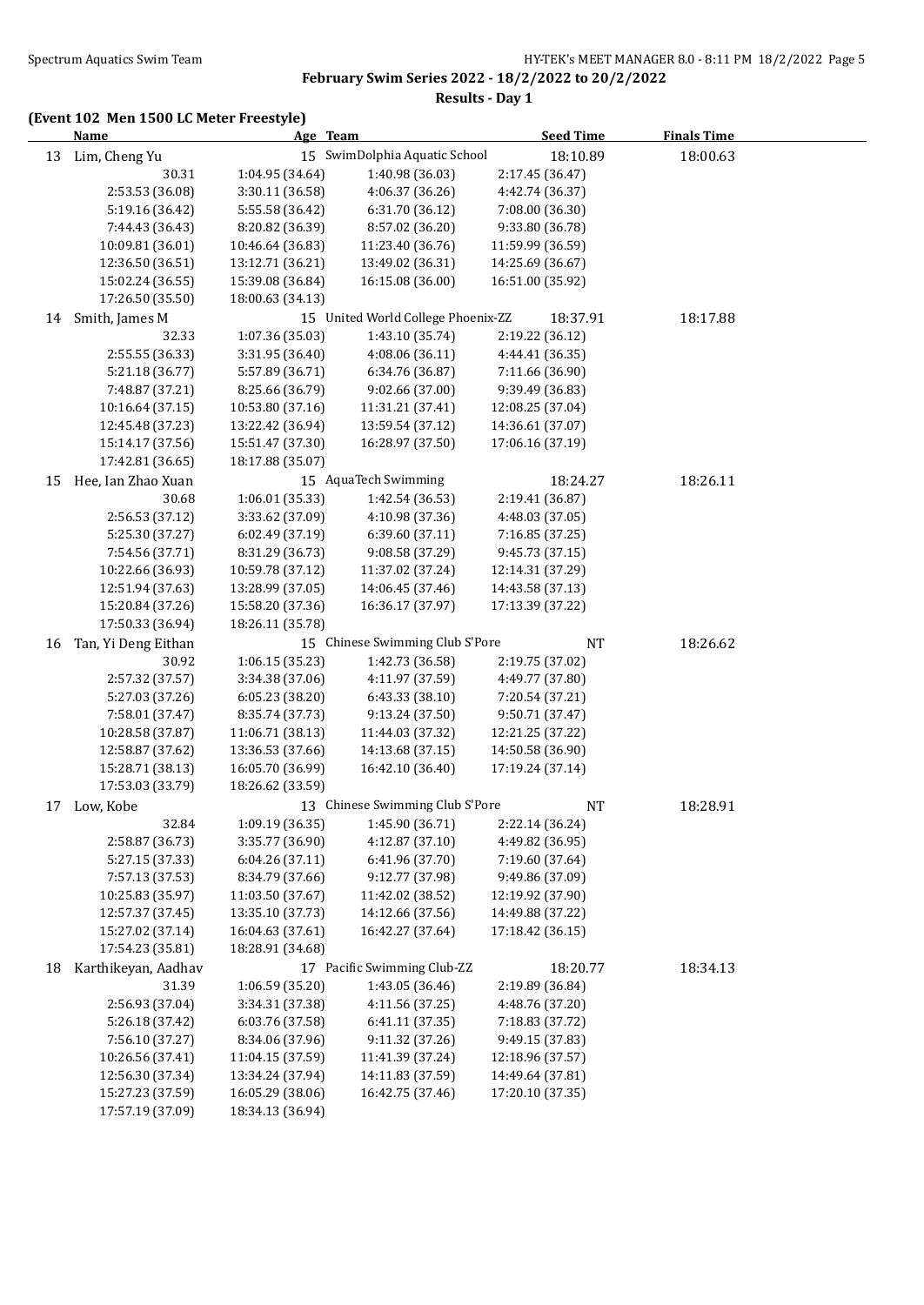**February Swim Series 2022 - 18/2/2022 to 20/2/2022 Results - Day 1**

|    | <b>Name</b>                          | Age Team<br><b>Seed Time</b>         |                                      |                                      | <b>Finals Time</b> |  |
|----|--------------------------------------|--------------------------------------|--------------------------------------|--------------------------------------|--------------------|--|
| 19 | Catlin, Christian                    |                                      | 14 Chinese Swimming Club S'Pore      | 19:51.27                             | 18:48.39           |  |
|    | 32.18                                | 1:08.87 (36.69)                      | 1:46.14 (37.27)                      | 2:23.53 (37.39)                      |                    |  |
|    | 3:01.14 (37.61)                      | 3:39.05 (37.91)                      | 4:16.93 (37.88)                      | 4:54.74 (37.81)                      |                    |  |
|    | 5:32.27 (37.53)                      | 6:10.24 (37.97)                      | 6:48.17 (37.93)                      | 7:25.67 (37.50)                      |                    |  |
|    | 8:03.75 (38.08)                      | 8:41.80 (38.05)                      | 9:19.78 (37.98)                      | 9:57.46 (37.68)                      |                    |  |
|    | 10:35.44 (37.98)                     | 11:13.81 (38.37)                     | 11:51.79 (37.98)                     | 12:30.20 (38.41)                     |                    |  |
|    | 13:08.19 (37.99)                     | 13:46.85 (38.66)                     | 14:24.77 (37.92)                     | 15:02.90 (38.13)                     |                    |  |
|    | 15:40.44 (37.54)                     | 16:18.86 (38.42)                     | 16:56.89 (38.03)                     | 17:35.05 (38.16)                     |                    |  |
|    | 18:12.13 (37.08)                     | 18:48.39 (36.26)                     |                                      |                                      |                    |  |
| 20 | Alldritt, Kai                        |                                      | 15 The American Club                 | NT                                   | 19:02.57           |  |
|    | 32.45                                | 1:08.56 (36.11)                      | 1:45.77 (37.21)                      | 2:22.98 (37.21)                      |                    |  |
|    | 3:01.47 (38.49)                      | 3:39.81 (38.34)                      | 4:18.60 (38.79)                      | 4:57.34 (38.74)                      |                    |  |
|    | 5:36.79 (39.45)                      | 6:15.75(38.96)                       | 6:54.45 (38.70)                      | 7:33.00 (38.55)                      |                    |  |
|    | 8:12.31 (39.31)                      | 8:50.28 (37.97)                      | 9:28.85 (38.57)                      | 10:07.64 (38.79)                     |                    |  |
|    | 10:46.51 (38.87)                     | 11:25.06 (38.55)                     | 12:03.73 (38.67)                     | 12:42.22 (38.49)                     |                    |  |
|    | 13:20.65 (38.43)                     | 13:59.40 (38.75)                     | 14:37.97 (38.57)                     | 15:17.12 (39.15)                     |                    |  |
|    | 15:56.20 (39.08)                     | 16:34.56 (38.36)                     | 17:13.13 (38.57)                     | 17:51.69 (38.56)                     |                    |  |
|    | 18:28.23 (36.54)                     | 19:02.57 (34.34)                     |                                      |                                      |                    |  |
| 21 | Liu, Yi Fan Benjamin                 |                                      | 14 Aquatic Performance Swim Club     | NT                                   | 19:20.14           |  |
|    | 33.25                                | 1:11.77 (38.52)                      | 1:51.58 (39.81)                      | 2:31.16 (39.58)                      |                    |  |
|    | 3:10.89 (39.73)                      | 3:50.96 (40.07)                      | 4:31.44 (40.48)                      | 5:12.29 (40.85)                      |                    |  |
|    | 5:53.39 (41.10)                      | 6:34.07 (40.68)                      | 7:11.67 (37.60)                      | 7:50.32 (38.65)                      |                    |  |
|    | 8:29.48 (39.16)                      | 9:08.62 (39.14)                      | 9:47.77 (39.15)                      | 10:26.53 (38.76)                     |                    |  |
|    | 11:05.18 (38.65)                     | 11:45.11 (39.93)                     | 12:25.92 (40.81)                     | 13:04.13 (38.21)                     |                    |  |
|    | 13:42.50 (38.37)<br>16:17.71 (38.27) | 14:22.52 (40.02)                     | 15:00.58 (38.06)<br>17:34.95 (37.97) | 15:39.44 (38.86)<br>18:13.01 (38.06) |                    |  |
|    | 18:48.85 (35.84)                     | 16:56.98 (39.27)<br>19:20.14 (31.29) |                                      |                                      |                    |  |
| 22 | Chia, Ronald                         | 16 X Lab                             |                                      | <b>NT</b>                            | 19:23.89           |  |
|    | 33.70                                | 1:11.85(38.15)                       | 1:50.59 (38.74)                      | 2:30.07 (39.48)                      |                    |  |
|    | 3:09.07 (39.00)                      | 3:48.65 (39.58)                      | 4:27.67 (39.02)                      | 5:07.05 (39.38)                      |                    |  |
|    | 5:46.80 (39.75)                      | 6:26.32 (39.52)                      | 7:05.92 (39.60)                      | 7:45.69 (39.77)                      |                    |  |
|    | 8:25.03 (39.34)                      | 9:04.45 (39.42)                      | 9:43.53 (39.08)                      | 10:22.96 (39.43)                     |                    |  |
|    | 11:01.80 (38.84)                     | 11:40.86 (39.06)                     | 12:19.70 (38.84)                     | 12:58.87 (39.17)                     |                    |  |
|    | 13:37.88 (39.01)                     | 14:17.36 (39.48)                     | 14:56.35 (38.99)                     | 15:35.39 (39.04)                     |                    |  |
|    | 16:14.51 (39.12)                     | 16:53.91 (39.40)                     | 17:32.68 (38.77)                     | 18:11.95 (39.27)                     |                    |  |
|    | 18:48.61 (36.66)                     | 19:23.89 (35.28)                     |                                      |                                      |                    |  |
| 23 | Catlin, Ethan                        |                                      | 16 Chinese Swimming Club S'Pore      | 19:03.06                             | 19:32.53           |  |
|    | 33.16                                | 1:11.07 (37.91)                      | 1:50.08 (39.01)                      | 2:29.37 (39.29)                      |                    |  |
|    | 3:09.15 (39.78)                      | 3:48.84 (39.69)                      | 4:28.25 (39.41)                      | 5:07.82 (39.57)                      |                    |  |
|    | 5:47.65 (39.83)                      | 6:27.40 (39.75)                      | 7:07.03 (39.63)                      | 7:46.41 (39.38)                      |                    |  |
|    | 8:25.89 (39.48)                      | 9:05.51 (39.62)                      | 9:45.18 (39.67)                      | 10:24.90 (39.72)                     |                    |  |
|    | 11:04.49 (39.59)                     | 11:44.07 (39.58)                     | 12:22.73 (38.66)                     | 13:01.78 (39.05)                     |                    |  |
|    | 13:41.08 (39.30)                     | 14:20.44 (39.36)                     | 14:59.55 (39.11)                     | 15:39.00 (39.45)                     |                    |  |
|    | 16:18.48 (39.48)                     | 16:58.37 (39.89)                     | 17:37.58 (39.21)                     | 18:16.67 (39.09)                     |                    |  |
|    | 18:55.74 (39.07)                     | 19:32.53 (36.79)                     |                                      |                                      |                    |  |
| 24 | Chua, Isaac Wei En                   |                                      | 13 Pacific Swimming Club-ZZ          | 20:38.04                             | 19:58.79           |  |
|    | 33.33                                | 1:11.75 (38.42)                      | 1:51.22 (39.47)                      | 2:31.15 (39.93)                      |                    |  |
|    | 3:12.14 (40.99)                      | 3:51.13 (38.99)                      | 4:31.44 (40.31)                      | 5:12.28 (40.84)                      |                    |  |
|    | 5:53.18 (40.90)                      | 6:32.47 (39.29)                      | 7:12.02 (39.55)                      | 7:51.40 (39.38)                      |                    |  |
|    | 8:32.69 (41.29)                      | 9:11.83 (39.14)                      | 9:52.37 (40.54)                      | 10:31.96 (39.59)                     |                    |  |
|    | 11:12.17 (40.21)                     | 11:51.81 (39.64)                     | 12:31.14 (39.33)                     | 13:11.81 (40.67)                     |                    |  |
|    | 13:52.46 (40.65)                     | 14:34.19 (41.73)                     | 15:15.89 (41.70)                     | 15:56.66 (40.77)                     |                    |  |
|    | 16:37.36 (40.70)                     | 17:18.19 (40.83)                     | 17:59.87 (41.68)                     | 18:38.97 (39.10)                     |                    |  |
|    | 19:18.84 (39.87)                     | 19:58.79 (39.95)                     |                                      |                                      |                    |  |